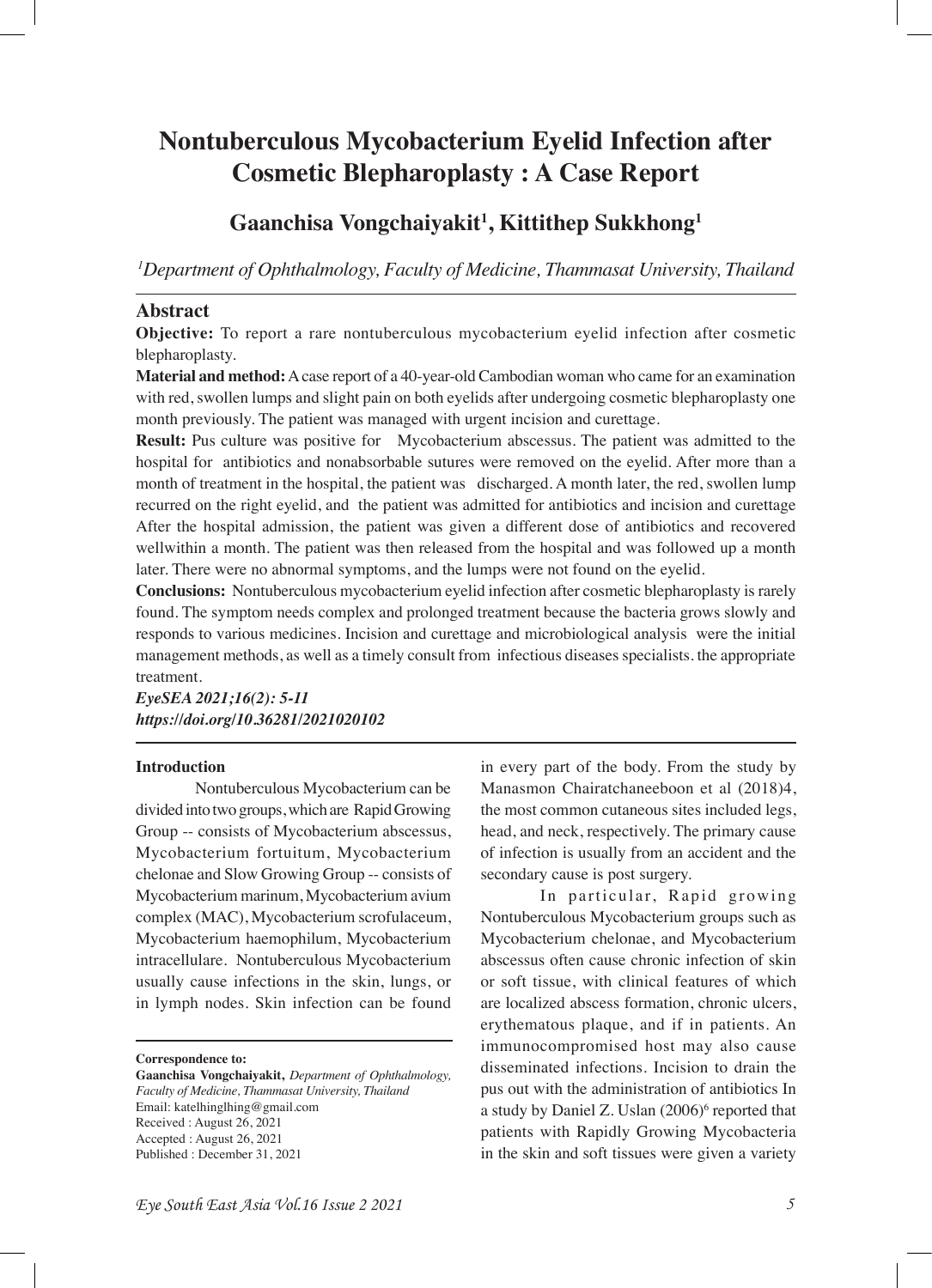of antibiotics, such as amikacin, cefoxitin, ciprofloxacin, clarithromycin, doxycycline, imipenem, linezolid, sulfamethoxazole, and tobramycin. Minimum inhibitory concentrations (MICs) are done to help select the appropriate antibiotic for the patient.

From the literature review, it was found that Nontuberculous Mycobacterium eyelid infection occurred rarely, especially after a surgery<sup>13</sup>, the infection found after blepharoplasty were mostly from Staphylococcus group of germ $s^{3,9}$ .

#### **Case Report**

A 40-year-old Cambodian female company employee provided a history that she had undergone cosmetic blepharoplasty at a cosmetic surgery clinic two months previously. About one month after the surgery, red swollen lumps started to grow on her eyelids, and she went to the same clinic for a checkup. The doctor prescribed her Amoxicillin-clavulanate and Clindamycin oral antibiotics. A week after taking the antibiotics, she went for a follow-up as the symptoms remained unimproved. Subsequently, the doctor performed incision and curettage, and changed the antibiotics to 2-gram Ceftriazone injection once a day, together with Ciprofoxacin tablet twice a day. On the follow-up fve days after, the red, swollen lump on the left eyelid got smaller, but the one on the right eyelid remained unchanged. (Figure 1)

The patient was then transferred to a medical university hospital. At the admission, the patient was undergone incision and curettage and the pus was sent for laboratory investigation. After Ziehl-Neelsen acid fast stain, Acid fast bacilli 3+ was found (Figure 2). The patient was given Imipenem 500 mg intravenous every six hours, Amikacin 750 mg intravenous once a day, Ciprofoxacin 500 tablet twice a day and Azithromycin 500 mg tablet once a day. The antibiotic dosage was then re-evaluated where Imipenem and Azithromycin were changed toCefoxitin 2 grams injection every six hours and Doxycycline 100 mg oral twice a day. After that, the patient was sent for incision and curettage and nonabsorbable sutures on the

eyelid were removed. The pus from the surgery was taken to PCR test, the result was positive for Nontuberculous Mycobacterium and it was then sent to culture. Mycobacterium abscessus was found. The patient stayed was admitted for one month to complete the antibiotics course and responded well. The patient was then discharged from the hospital and was followed up at an outpatient clinic where she was adminsiteredAmikacin 750 mg injection once a day, 3 days per week. She was also prescribed Ciprofoxacin 500 mg tablet to take twice a day and Azithromycin 500 mg tablet to take once a day continually at home.

A month after discharged, the patient came to the hospital for a follow-up. The red, swollen lump recurred on the right eyelid. The antibiotics were then adjusted to Amikacin 750 mg intravenous once a day, Ciprofoxacin 500 mg tablet twice a day, Azithromycin 500 mg tablet once a day and Linezolid 600 mg tablet once a day. After taken the antibiotics for two weeks, the patient stopped taking the Linezolid due to side effects.

A month later, the patient reattended follow-up, and was found to have a small, red, tender, and swollen lump on the right eyelid. The patient was then admitted for incision and curettage and laboratory investigation and was given Amikacin 750 mg intravenous once a day, Imipenem 500 mg intravenous every six hours, Ciprofloxacin 500 mg tablet twice daily Azithromycin 500 mg tablet once daily. After one month of taking antibiotics in the hospital, the culture results were negative, and the patient got better. Red, swollen lumps were not found on the eyelid. She was then discharged and was told to go and take Amikacin 750 injection once daily at any hospital near home. The patient was given Ciprofoxacin and Azithromycin tablet to take at home.

In the subsequent follow-up, the patient was found to be asymptomatic and the red swollen lumps were resolved. Amikacin intravenous were reduced to three times per week, and the doctor scheduled periodic follow-ups to prevent from reinfection. (Figure 3)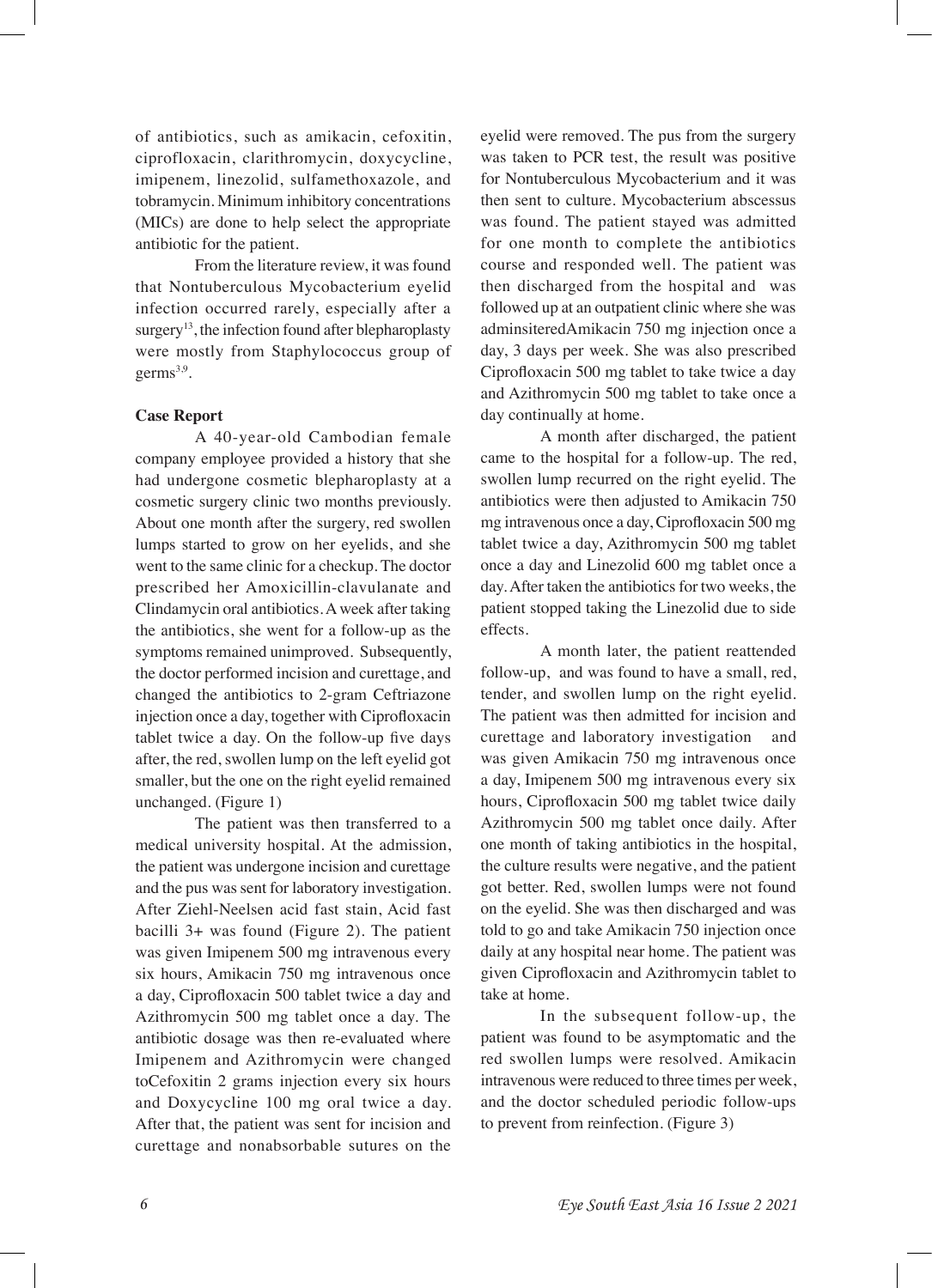

**Figure 1** The red, swollen lumps on the patient's eyelids



**Figure 2** The patient's pus after Ziehl-Neelsen acid fast stain, Acid fast bacilli 3+ was found.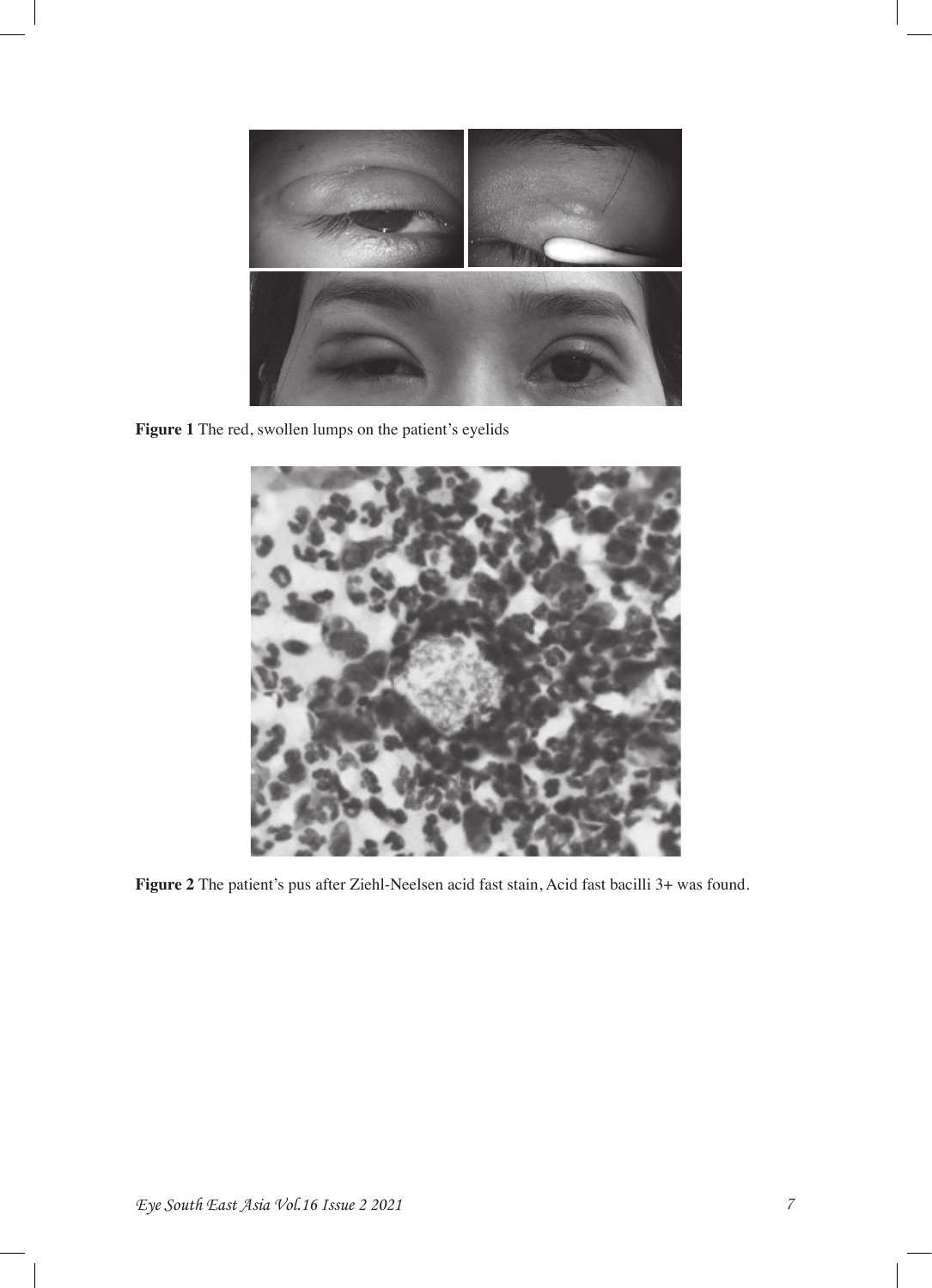| Sep 2020        | • Cosmetic blepharoplasty was performed at private clinic                                                                                                                          |
|-----------------|------------------------------------------------------------------------------------------------------------------------------------------------------------------------------------|
| Oct 2020        | • Develop red swollen lumps on her eyelids<br>• Perform incision and curettage and Taking antibiotic from private<br>clinic. the symptoms did not get better.                      |
| <b>Nov 2020</b> | • Transferred to a medical school hospital<br>• Admit for IV Antibiotic<br>• Incision and curettage and remove nonabsorbable sutures was done                                      |
| Dec 2020        | • Came to the hospital for a follow-up. The red, swollen lump<br>recurred on the right eyelid.<br>• Incision and curettage at OPD was performed. The antibiotics were<br>adjusted. |
| Jan 2021        | • Came to the hospital for a follow-up. Still was a small, red, tender,<br>and swollen lump on the right eyelid.<br>• The antibiotics were adjusted.                               |
| Feb 2021        | • The patient was admitted for incision and curettage and laboratory<br>investigation once again.                                                                                  |
| Apr 2021        | • After a follow-up, there were no symptoms or red swollen lumps found                                                                                                             |

## **Discussion**

Blepharoplasty is currently a popular surgery, both for managing pathologies of eyelids and for aesthetic purposes. The surgery is not very complicated and usually provides good results after the surgery, but the complications are not common.

One of the complications that can be found is infection post-operatively. Carter et al  $(2003)^3$  had studied and found that the incidence of infection after blepharoplasty was 0.2 percent. The germs that cause infection were mostly Staphylococcus aureus or group A B-hemolytic Streptococcus, which the infection can be treated by prescribing the proper antibiotics, resulting in a positive outcome.

Nontuberculous Mycobacteria is a microorganism that causes skin infection and can

be found in infection of incision after surgery. However, the incidence is quite low, which is less than 3 per cent of all cases with infected incised wound after surgery.<sup>9</sup>

Shin et al  $(2019)^{13}$  reported a case of a 37-year-old female patient, whose lumps grew on the eyelid three months after blepharoplasty, was sent to a surgery to remove the lumps and found M. Septicum on the lab test. She was then admitted to hospital and was given levofoxacin and clarithromycin for six months. There was a one-year follow-up after removing the lumps and taking antibiotics, no reinfection was found.

Wong et al  $(2013)^9$  reported a case of a 60-year-old female patient who came to the hospital with red swollen lump and pain on the eyelid six weeks after blepharoplasty. She was sent for incision and curettage; pus was found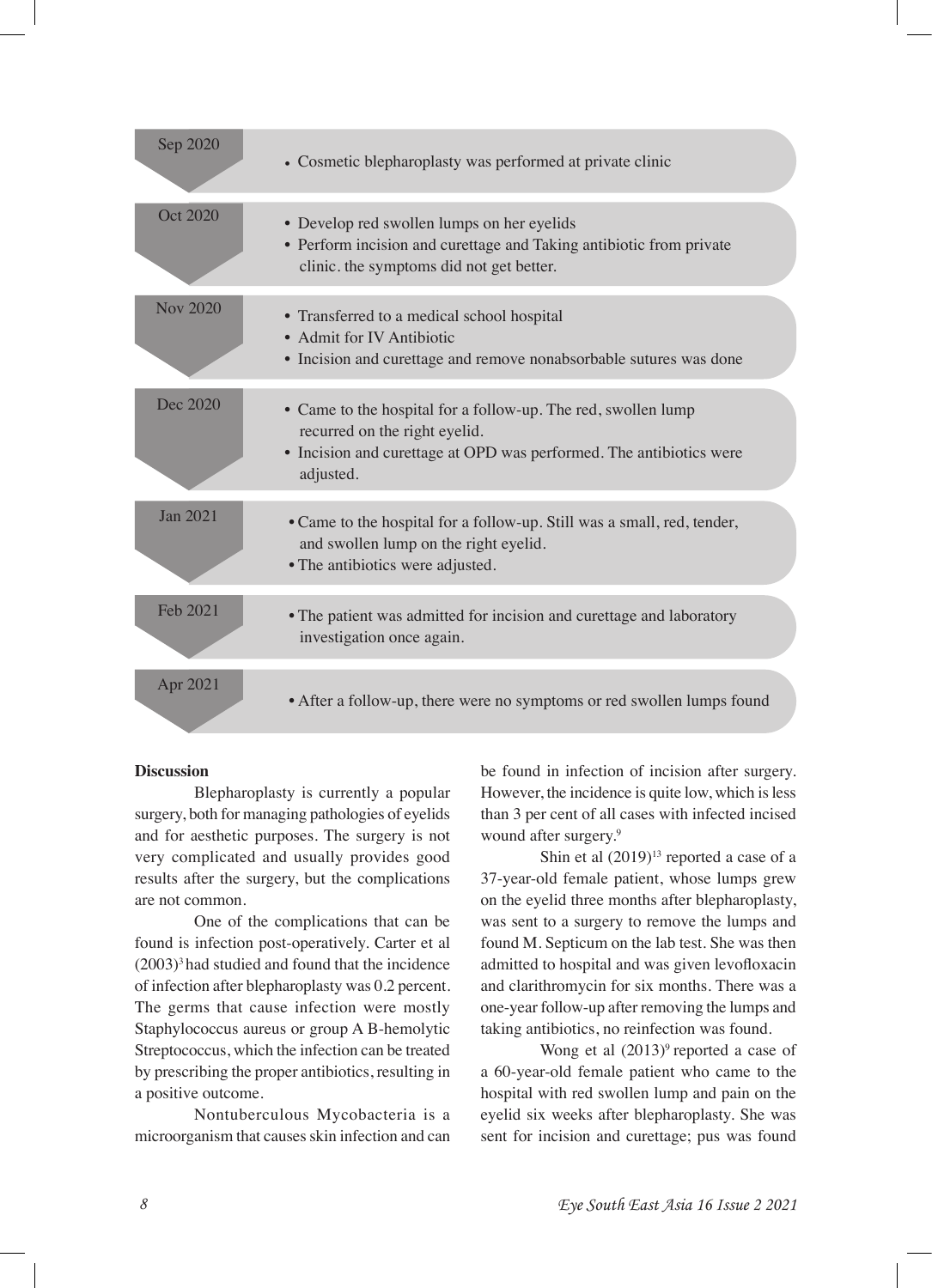inside. The pus was sent for AFB, Bacteria, Fungus stain test, the results were negative. Surgical pathology was then made, suppurative and granulomatous dermatitis was found. The presumption was mycobacterium infection, so the doctor gave the patient clarithromycin for four months. The patient subsequently recovered well at the six-month follow-up period., together with consulting infectious diseases-specialized doctors for treatment plan, which makes the Crosswell et al  $(2014)^7$  reported a case of a 65-year-old female patient who came to the hospital with red swollen lump on the eyelid and purulent drainage three months after blepharoplasty. The pus was sent for culture and was positive for M. fortuitum. After antimicrobial susceptibility testing, the result was that the disease was resistant to clarithomycin and macrolide group of medicine, so the doctor gave doxycycline, which was in tetracycline group. The patient was given doxycycline for three months, and the disease was recovered. No reinfection was found at the six-month follow-up.

From the literature review aforementioned, nontuberculous mycobacterium eyelid infection after cosmetic blepharoplasty is rarely found. The infection is usually insidious and occurs in months. The antibiotics for treatment vary, however, many authors have recommend multi-antibiotic combination as empirical treatment which is readjusted after the results of the susceptibility test. As this infection takes time to recover, it is important to diagnose this disease to get the right treatment and good outcome.

Optimal treatment of rapidly growing mycobacterial infections remains poorly established. No study has compared different antimicrobial regimens, to our knowledge. Current guidelines recommend susceptibility testing of all isolates, with the use of empirical therapy suggested until susceptibilities are known.

Mycobacterial infections of the skin and subcutaneous tissue are associated with important stigma, deformity, and disability. Rapidly growing mycobacteria, including the Mycobacterium abscessus group, *Mycobacterium chelonei, and Mycobacterium fortuitum*, are increasingly recognized pathogens in cutaneous infections associated particularly with plastic surgery and cosmetic procedures. Additionally, histopathological evaluation of tissue biopsy, cultures of tissue specimens and material obtained from draining lesions may be useful in identifying pathogen. Molecular assays (16S rRNA gene sequencing, PCR analysis, and high-performance liquid chromatography) are useful in some cases. The treatment for cutaneous mycobacterial infections depends on the specifc pathogen and therefore requires a careful consideration of antimicrobial choices based on official treatment guidelines.

## **Conclusion**

Nontuberculous mycobacterium eyelid infection after cosmetic blepharoplasty is rarely found. The symptom needs complex treatment because the bacteria grows slowly and responds to various medicines. It needs a long time to use medicines for the treatment. For an effective treatment, incision and curettage along with microbiological analysis is crucial along with a defnitive diagnosis of the causative pathogen.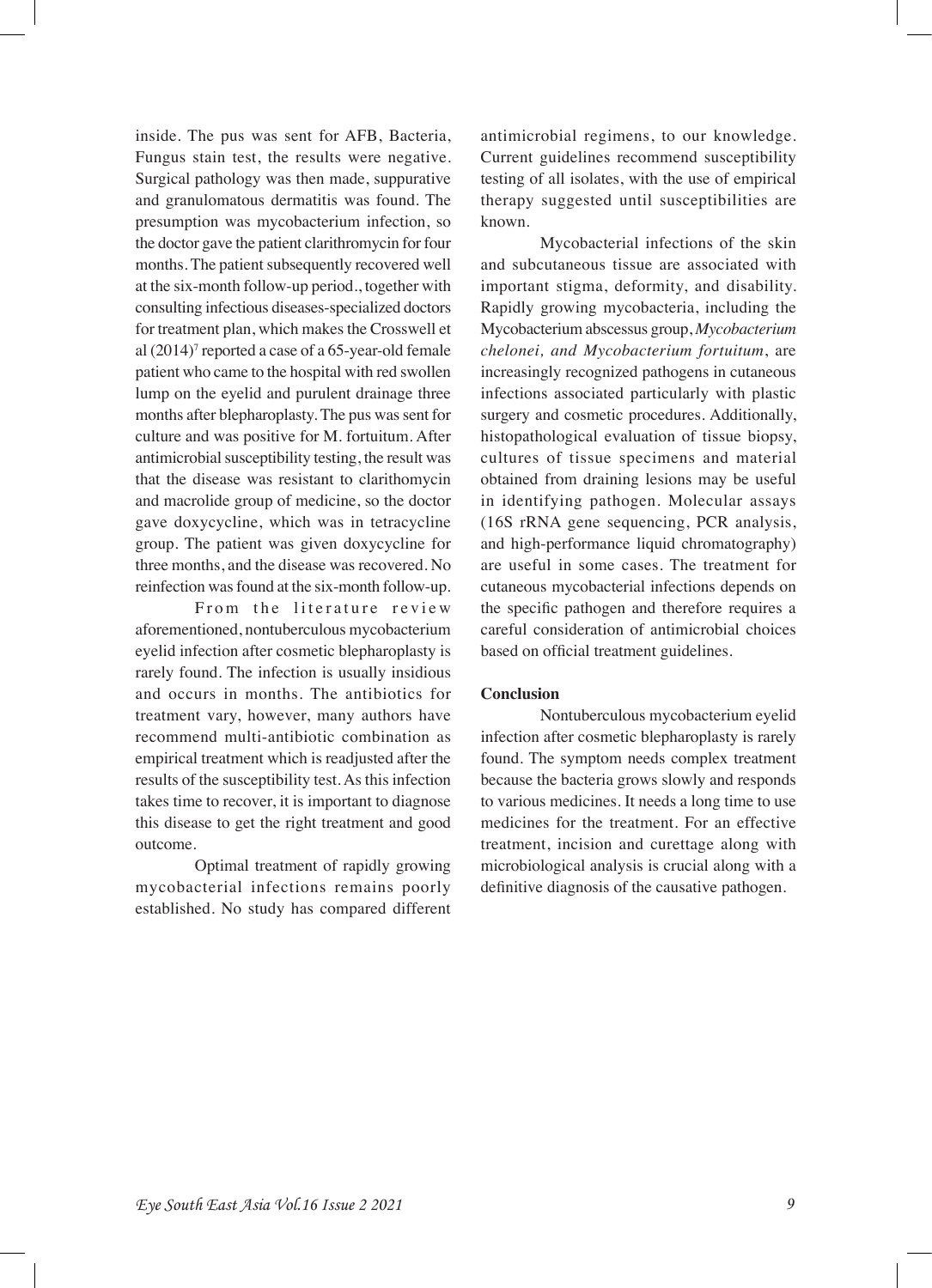

**Figure 3** Treatment results after incision and curettage and removal of eyelid sutures along with administration of antibiotics.

# **Reference**

- 1. Bunkhong, A. (2019). *Situation and trends of pathogenic mycobacteria detection from hemoculture samples in the upper central region of Thailan*d. **นครสวรรค์: สํานักงานป้องกัน ควบคุมโรคที่ 3 จังหวัดนครสวรรค์กรมควบคุมโรค.**
- 2. C Gutierrez, A. S. (2014). Human Pathogenic Mycobacteria. In *Reference Module in Biomedical Research, 3rd edition* (pp. 1-15). Elsevier Inc.
- 3. Carter, S. R. (2003). Infection after Blepharoplasty with and without Carbon Dioxide Laser Resurfacing. *American Academy of Ophthalmology*, 1430-1432.
- 4. Chairatchaneeboon, M. (2018). Nontuberculous Mycobacterial Skin Infections: A 20-Year Retrospective Study. *Thai Journal Dermatology*, 34(2), 111-129.
- 5. Dalia O Girgis, C. L. (2011). Ocular infections caused by non-tuberculous mycobacteria: update on epidemiology and management. *Clinical and Experimental Ophthalmology.*
- 6. Daniel Z. Uslan, T. J. (2006, Oct). Skin and Soft Tissue Infections Due to Rapidly Growing Mycobacteria Comparison of Clinical Features, Treatment, and Susceptibility. *ARCH DERMATOL*, 1287- 1292.
- 7. Edward G. Crosswell, I. M. (2014). Atypical Mycobacterial Infection Following Upper Eyelid Blepharoplasty. *Ophthal Plast Reconstr Surg*.
- 8. Gutierrez, C. (2014). Reference Module in Biomedical Sciences |*| Human Pathogenic Mycobacteria*.
- 9. Jillian W. Wong, S. S. (2013). Atypical Mycobacterial Infection after a Routine Transcutaneous Blepharoplasty : A Case and Review of the Current Literature. *Mas Dermatol*, 14-16.
- 10. Klapper, Stephen; Patrinely, James (2007). Management of Cosmetic Eyelid Surgery *Complications. Seminars in Plastic Surgery*, 21(1), 080-093.
- 11. Mehta, J. O. (2012). Complications of Blepharoplasty: Prevention and Management. *Hindawi Publishing Corporation Plastic Surgery International*.
- 12. Ramana S Moorthy, N. A. (1995). Atypical mycobacterial wound infection after blepharoplasty. *British Journal of Ophthalmology*, 93.
- 13. Shin, H. (2019). Surgical Site Infection Caused by Mycobacterium Septicum Following Blepharoplasty. *The Journal of Craniofacial Surgery.*